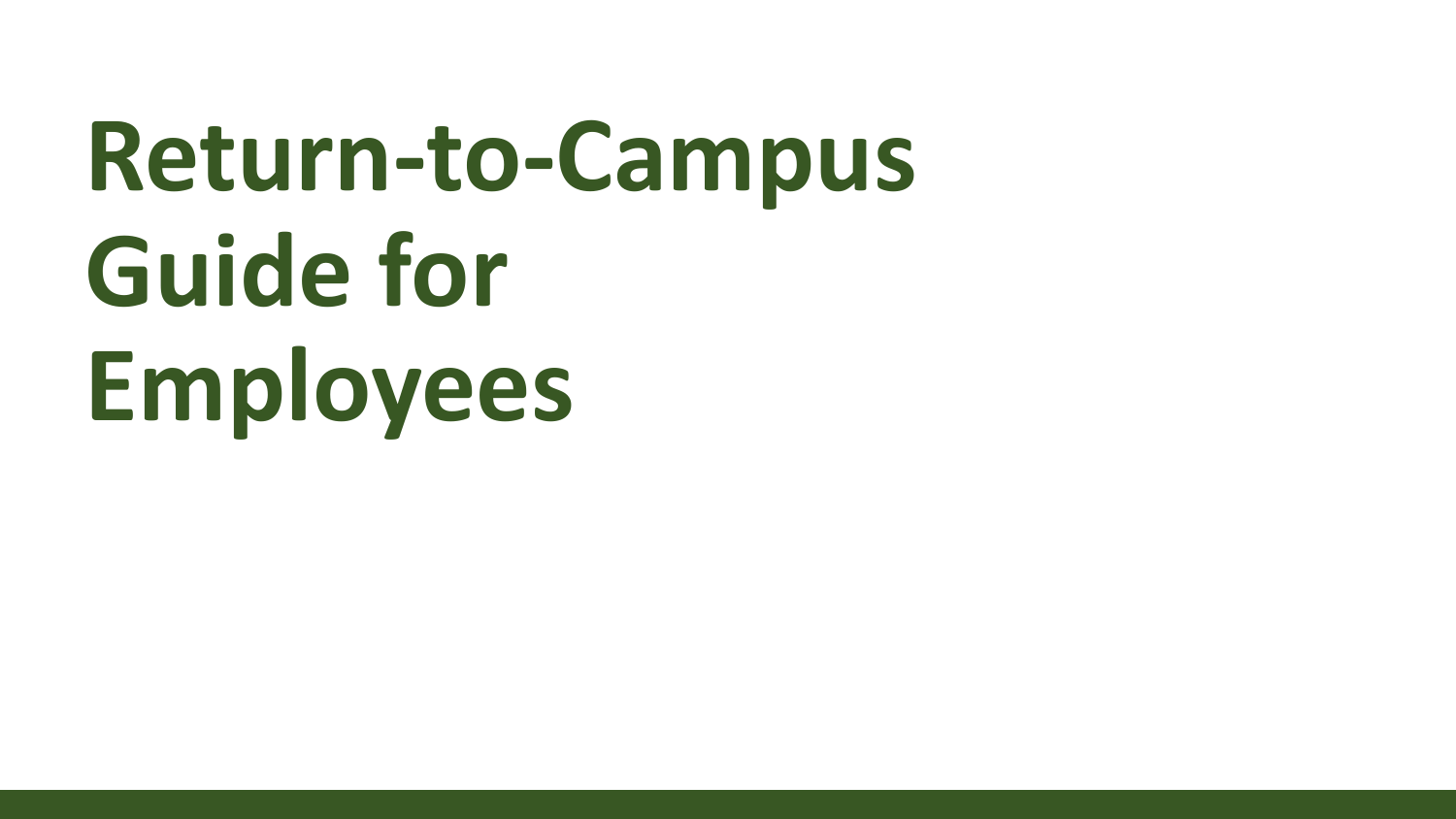## **What we are doing:**

- All employees must complete the online assessment located on the portal prior to reporting to campus everyday at the start of the work schedule to minimize the risk to COVID-19 symptoms and possible exposure. https://docs.google.com/forms/d/e/1FAIpQLSe4awfpRoa-uG\_93qSWklc\_EK-63jRv5yaD6f9ZjcL8XREEmA/viewform
- Common areas and frequently touched surfaces are being cleaned daily. Cleaning supplies will be available, and employees are encouraged to clean and disinfect workspaces throughout the workday.
- Hand sanitizer is provided throughout each campus building.
- Posters are displayed with reminders on how to prevent the spread of germs.
- Campus work schedule/business hours for June have been modified to 9-3pm
- Workspace layouts and seating arrangements are revised to allow for social distancing.
- Business travel remains restricted to essential travel only.

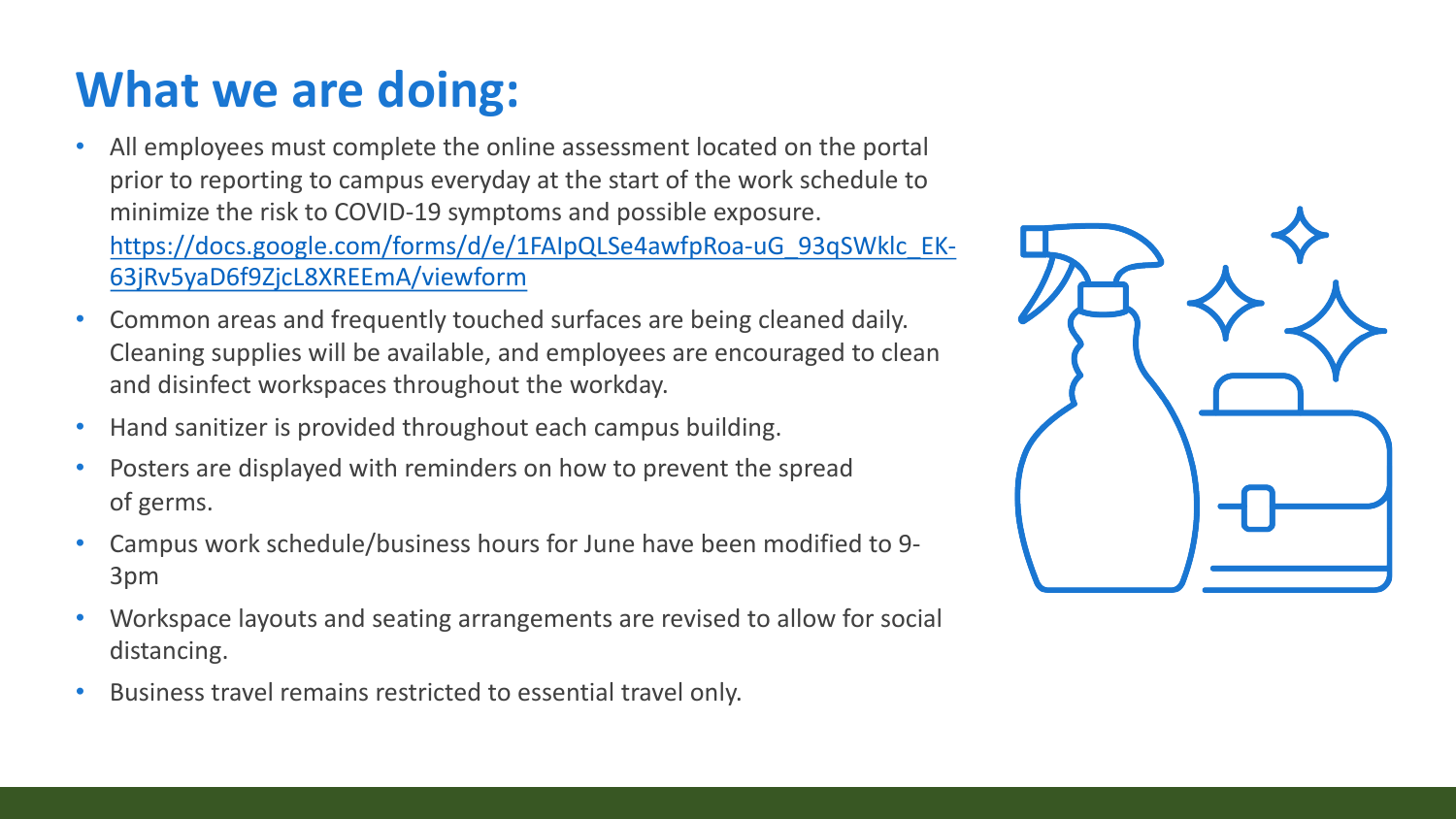## **What you can do:**

- Stay home or go home if you are sick.
- Maintain social distancing practices in the workplace.
- Follow cleaning product instructions when cleaning your work areas.
- Wash your hands frequently or use hand sanitizer
- Cover your nose and mouth when sneezing or coughing.
- Avoid touching your face.
- Wear a face covering if you desire.
- Replace handshakes with head nods and waves.
- Avoid using other employees' phones, desks, offices or other work tools and equipment, when possible.
- Talk to your manager if you have concerns specific to your circumstances, such as a health condition that places you or someone in your household at high risk.
- Follow all University advised practices.
- Be kind. Understand that this is a stressful time for everyone, and an extra bit of kindness right now can go a long way.

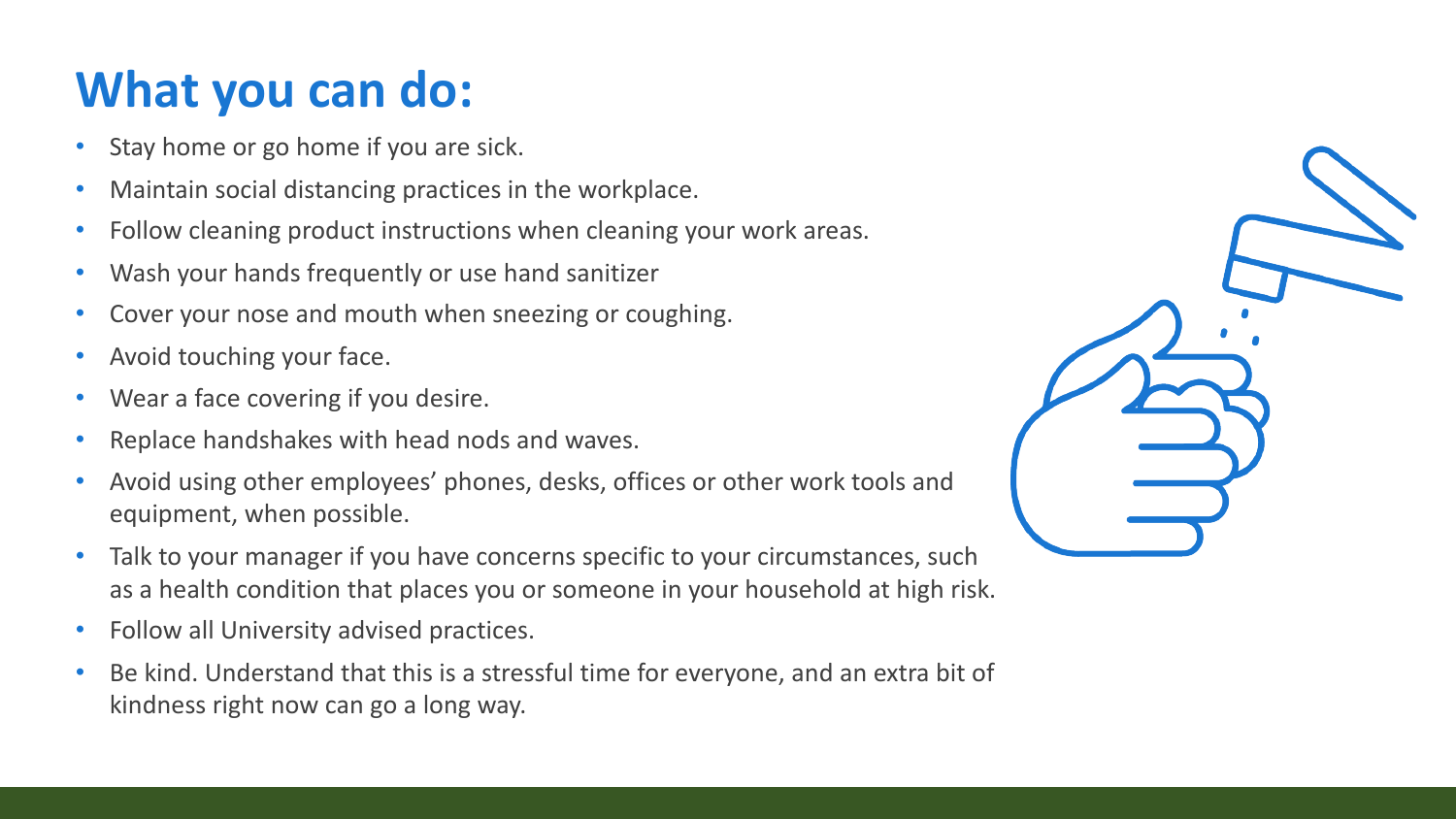## **Frequently Asked Questions**



#### **Can I continue to work from home?**

We expect employees to report to work during the approved on campus business hours 9-3pm unless there is a legitimate reason for continued telework, such as an employee with a compromised immune system or caregiving responsibilities that prevent the employee from returning to the workplace temporarily. You should discuss your specific circumstances with your manager.



#### **Is it safe to return to work?**

We are taking every precaution to ensure our workplace is safe. We are following federal health and safety guidelines as well as guidance from our state and local governments. We are implementing practices such as employee online health assessment screenings and social distancing practices to keep our workplace healthy.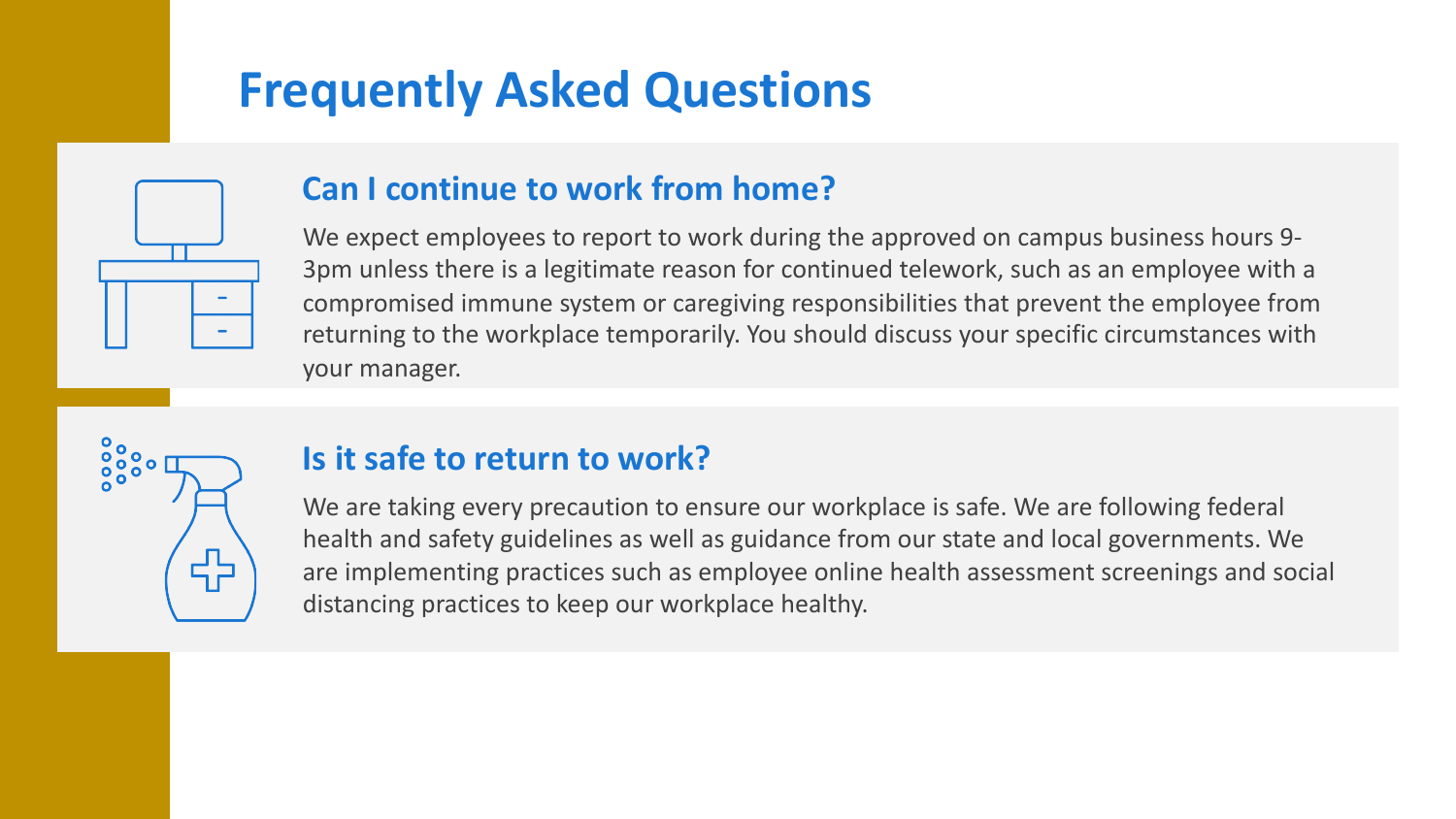## **Frequently Asked Questions, cont.**



#### Do I have to answer medical questions when reporting to work?

All employees will be required to answer questions regarding COVID-19 symptoms before coming to work on campus. Individuals who refuse to answer health screening questions will not be permitted entry into the building. Employees will be marked with an unexcused absence in these circumstances and may be subject to disciplinary action.



#### **What should I do if I feel sick?**

Employees who feel ill should notify their manager and not report to work. If you are already at work and begin feeling sick, you should notify your manager and go home immediately. Employees can utilize accrued sick leave/or other paid leave that may be available. Contact human resources for more information on available paid time off.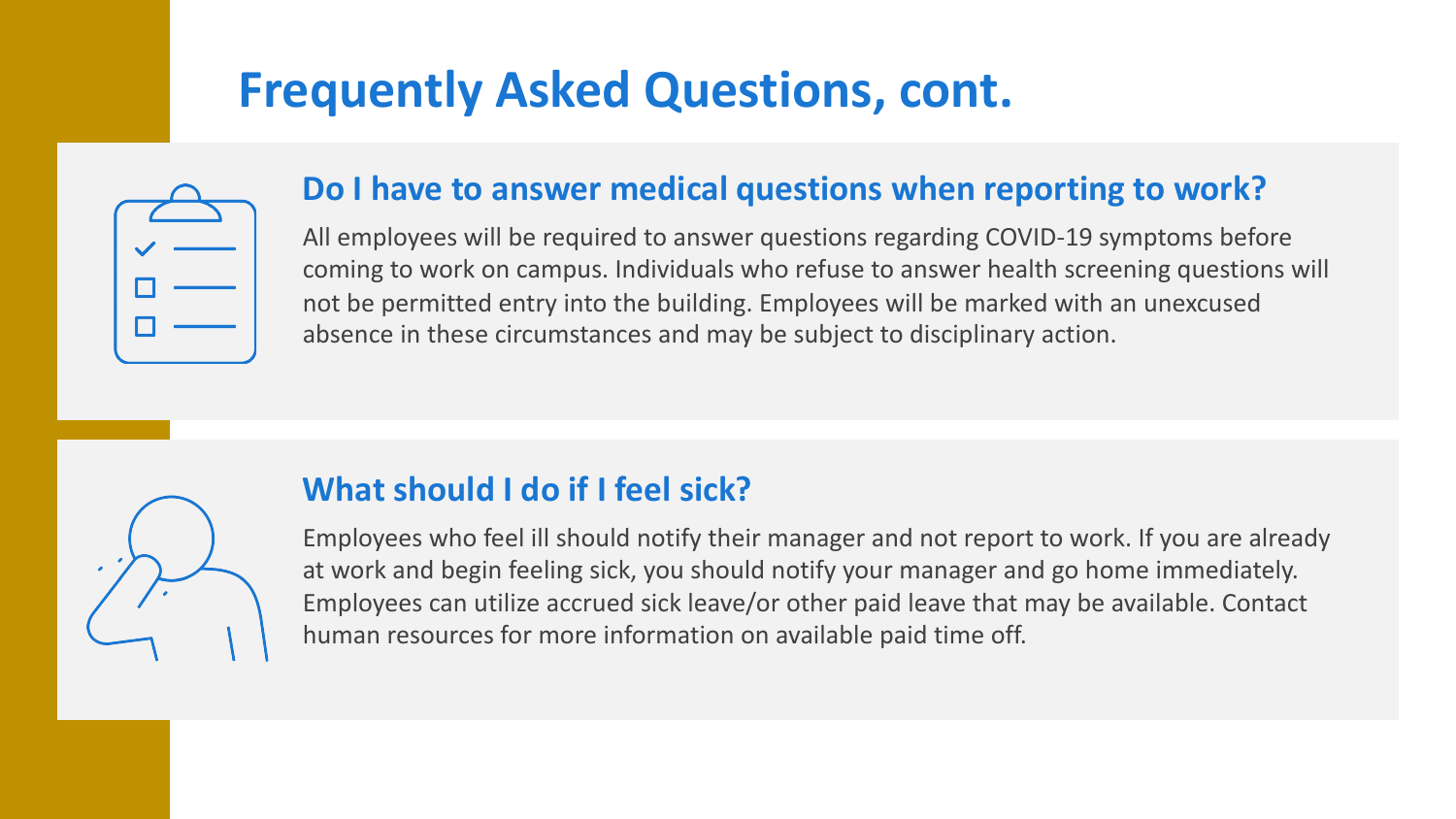## **Frequently Asked Questions, cont.**



#### Do I have to wear a mask at work?

Unless required by a state or local order, employees do not have to wear a mask at work. However, we do encourage face coverings, and employees may choose to wear a mask if they desire. Employees in positions with frequent person-to-person contact may be required to wear masks. We continue to monitor the state's guidance on this.

#### **Will we continue to have in-person meetings?**



In order to promote social distancing in the workplace, some meetings will need to be restructured. You may be asked to attend an in-person meeting with limited attendees in a space that is large enough to allow for distancing between participants. In addition, some meetings will include a virtual option for employees to participate from their personal workspace. The meeting organizer and your manager can provide you with guidance specific to your role.